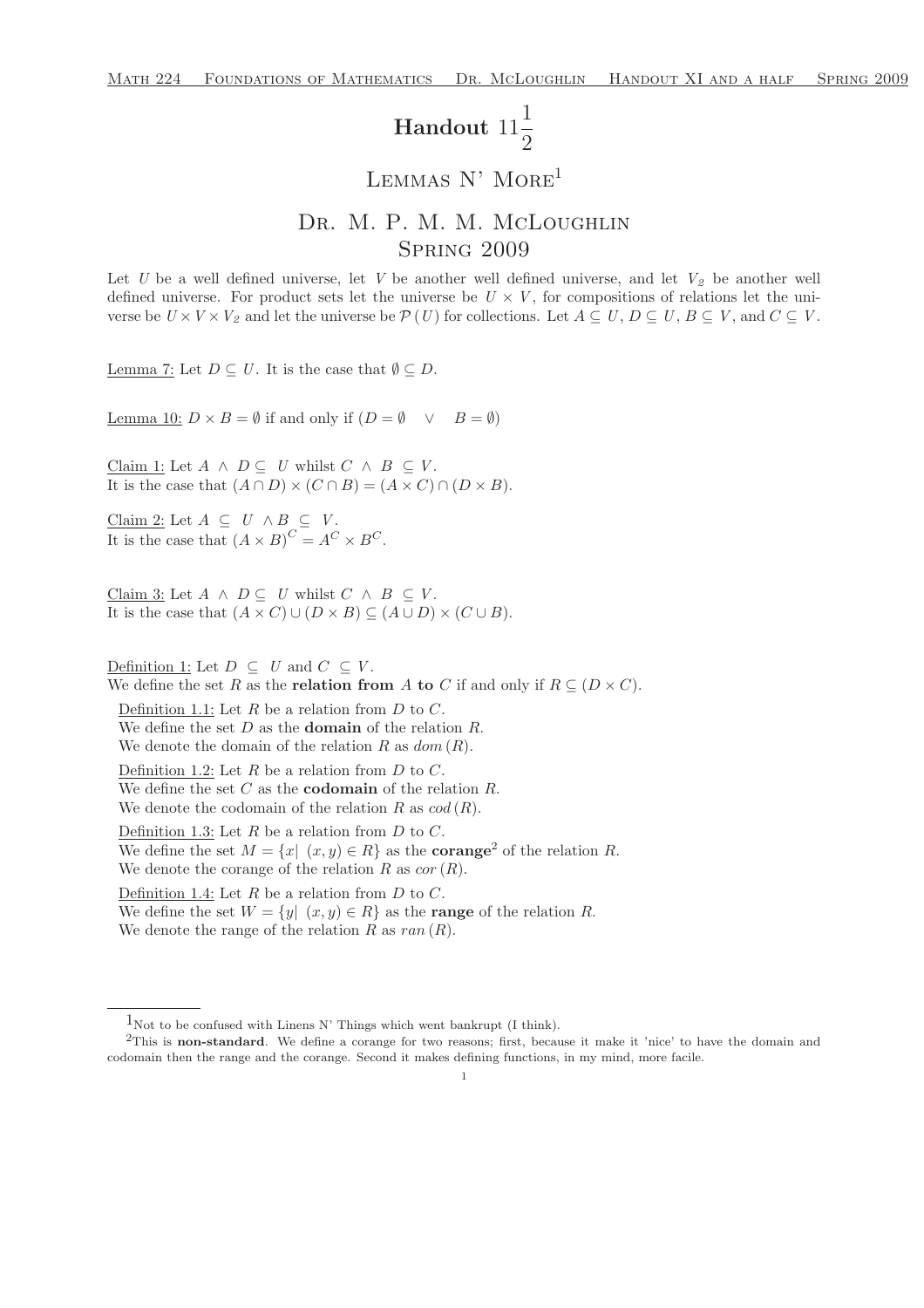Example of an Exercise 0: Let  $U = N$  and  $V = \mathbb{Z}$ . Let  $D = N_{10}$  and  $C = \{-2, -1, 0, 1, 2, 3, 4, 5, 6\}$ Let  $Q = \{(1, 2), (1, 3), (2, 1), (4, -1), (2, 0), (5, -1)\}\$ A. Find the domain of Q. B. Find the codomain of Q. C. Find the corange of Q. D. Find the range of Q. Look at Q. It should be clear the solutions are: Solution A.  $dom(Q) = D$ . Solution B.  $cod(Q) = C$ . Solution C.  $cor(Q) = \{1, 2, 4, 5\}.$ Solution D.  $ran (Q) = \{-1, 0, 1, 2, 3\}.$ Example of an Exercise 1: Let  $U = \mathbb{Z}$  and  $V = \mathbb{N}^*$ . Let  $D = \mathbb{N}_4$  and  $C = \mathbb{N}_2^*$  Let  $J = \{(x, y) | x < y\}$ A. Find the domain of J. B. Find the codomain of J. C. Find the corange of J. D. Find the range of J. Look at *J*. It is  $\{(1,2)\}\.$ =⇒ Solution A.  $dom (J) = D$  (duh). Solution B.  $cod(J) = C$  (duh). Solution C.  $cor(J) = \{1\}.$ Solution D.  $ran (J) = \{2\}.$ Example of an Exercise 2: Let  $U = \mathbb{Z}$  and  $V = \mathbb{N}^*$ . Let  $D = \mathbb{N}_4$  and  $C = \mathbb{N}_2^*$  Let  $K = \{(x, y) | x \ge y\}$ A. Find the domain of  $K$ . B. Find the codomain of  $K$ . C. Find the corange of  $K$ . D. Find the range of  $K$ . Look at  $K$ . It is  $\{(1,0), (2,0), (3,0), (4,0), (1,1), (2,1), (3,1), (4, 1), (2, 2), (3, 2), (4, 2)\}.$  $\implies$ Solution A.  $dom(K) = D$  (duh). Solution B.  $cod(K) = C$  (duh). Solution C.  $cor(K) = \{1, 2, 3, 4\}.$ Solution D.  $ran(K) = \{0, 1, 2, 3\}.$ Example of an Exercise 3: Let  $U = \mathbb{Z}$  and  $V = \mathbb{N}^*$ . Let  $D = \mathbb{N}_4$  and  $C = \mathbb{N}_2^*$  Let  $M = \{(x, y) | x > y\}$ A. Find the domain of M. B. Find the codomain of M. C. Find the corange of  $M$ . D. Find the range of  $M$ . Look at M. It is  $\{(1,0), (2,0), (3,0), (4,0), (2, 1), (3, 1), (4, 1), (3, 2), (4, 2)\}.$ =⇒ Solution A.  $dom(M) = D$  (duh). Solution B.  $cod(M) = C$  (duh). Solution C.  $cor(M) = \{1, 2, 3, 4\}.$ Solution D.  $ran (M) = \{0, 1, 2\}.$ Example of an Exercise 4: Let  $U = \mathbb{Z}$  and  $V = \mathbb{N}^*$ . Let  $D = \mathbb{N}_4$  and  $C = \mathbb{N}_2^*$  Let  $M = \{(x, y) | x \leq y\}$ A. Find the domain of P. B. Find the codomain of P. C. Find the corange of P. D. Find the range of P. Look at P. It is  $\{(1, 1), (1, 2), (2, 2)\}.$ =⇒ Solution A.  $dom(P) = D$  (duh). Solution B.  $cod(P) = C$  (duh). Solution C.  $cor(P) = \{1, 2\}.$ Solution D.  $ran(P) = \{1, 2\}.$ 

2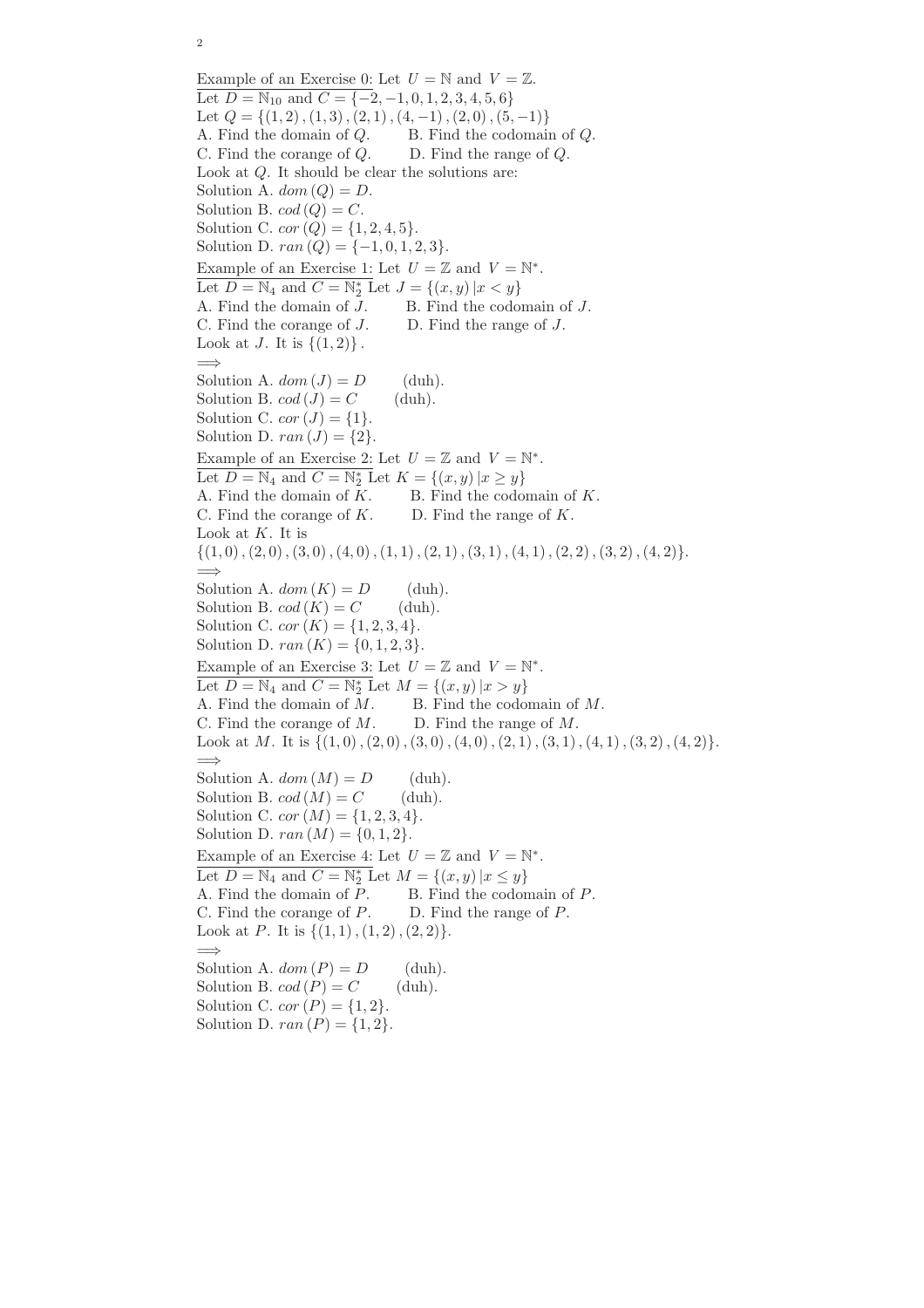Example of an Exercise 5: Let  $U = \mathbb{Z}$  and  $V = \mathbb{N}^*$ . Let  $A = \mathbb{N}_8$  and  $B = \mathbb{N}_9$  Let  $W = \{(x, y) | \exists p \in \mathbb{N} \text{ is } x = p \cdot y \land x = 2 \cdot m \text{ is } m \in \mathbb{N}\}\$ A. Find the domain of  $W$ . B. Find the codomain of  $W$ . C. Find the corange of  $W$ . D. Find the range of  $W$ . Look at  $W$ . It is  $\{(2, 1), (2, 2), (4, 1), (4, 2), (4, 4), (6, 1), (6, 2), (6, 3), (6, 6), (8, 1), (8, 2), (8, 4), (8, 8)\}.$ =⇒ Solution A.  $dom(W) = A$  (duh). Solution B.  $cod(W) = B$  (duh). Solution C.  $cor(W) = \{2, 4, 6, 8\}.$ Solution D.  $ran(W) = \{1, 2, 3, 4, 6, 8\}.$ 

Definition 2: Let  $D \subseteq U$ . We define the set R as the **relation from** D to D if and only if  $R \subseteq (D \times D)$ . We call the set  $R$  as the **relation on**  $D$  also.

Example of an Exercise 6: Let  $U = \mathbb{Z}$ . Let  $A = \mathbb{N}_{12}$ . Let  $X = \{(x, y) | \exists w \in \mathbb{N} \ni y = w \cdot x \land y = 3 \cdot m \ni m \in \mathbb{N} \}$ Find X and note the domain, codomain, range, and corange. The domain of  $X = A$  (duh) The codomain of  $X = A$  (duh<sup>2</sup>). We find  $X$  and it is  $\{(1,3),(1,6),(1,9),(1,12),(2,6),(2,12),(3,3),(3,6),(3,9),(3,12),(4,12),(6,6),(6,12),(9,9),(12,12)\}.$ =⇒ So,  $cor(X) = \{1, 2, 3, 4, 6, 9, 12\}.$  $ran(W) = \{3, 6, 9, 12\}.$ 

Definition 2.1: Let R be a relation on D. We define the relation R as a **reflexive** relation on D iff  $\forall x \in D$ ,  $(x, x) \in R \land \exists x \in D$ . Definition 2.2: Let  $R$  be a relation on  $D$ . We define the relation R as a **symmetric** relation on D iff  $(x, y) \in R \implies (y, x) \in R$ . Definition 2.3: Let  $R$  be a relation on  $D$ . We define the relation R as a **antisymmetric** relation on D iff  $x \neq y$ ,  $(x, y) \in R \implies (y, x) \notin R$ . Definition 2.4: Let R be a relation on D. We define the relation R as a **transitive** relation on D iff  $(x,y) \in R \wedge (y,z) \in R \implies (x,z) \in R$ .

Alternate Definition 2.3: Let R be a relation on D. We define the relation R as a **antisymmetric** relation on D iff  $(x,y) \in R \wedge (y,x) \in R \Longrightarrow x = y$ .

Example Exercise 6: Let  $U = \mathbb{Z}$ .  $A = \mathbb{N}_{12}$ ,  $X = \{(x, y) | \exists w \in \mathbb{N} \ni y = w \cdot x \land y = 3 \cdot m \ni m \in \mathbb{N} \}$ Note  $X$  is not reflexive on  $A$ . Note  $X$  is not symmetric on  $A$ . Note X is antisymmetric on A. Is  $X$  is transitive on  $A$  or is it not? You figure it out.